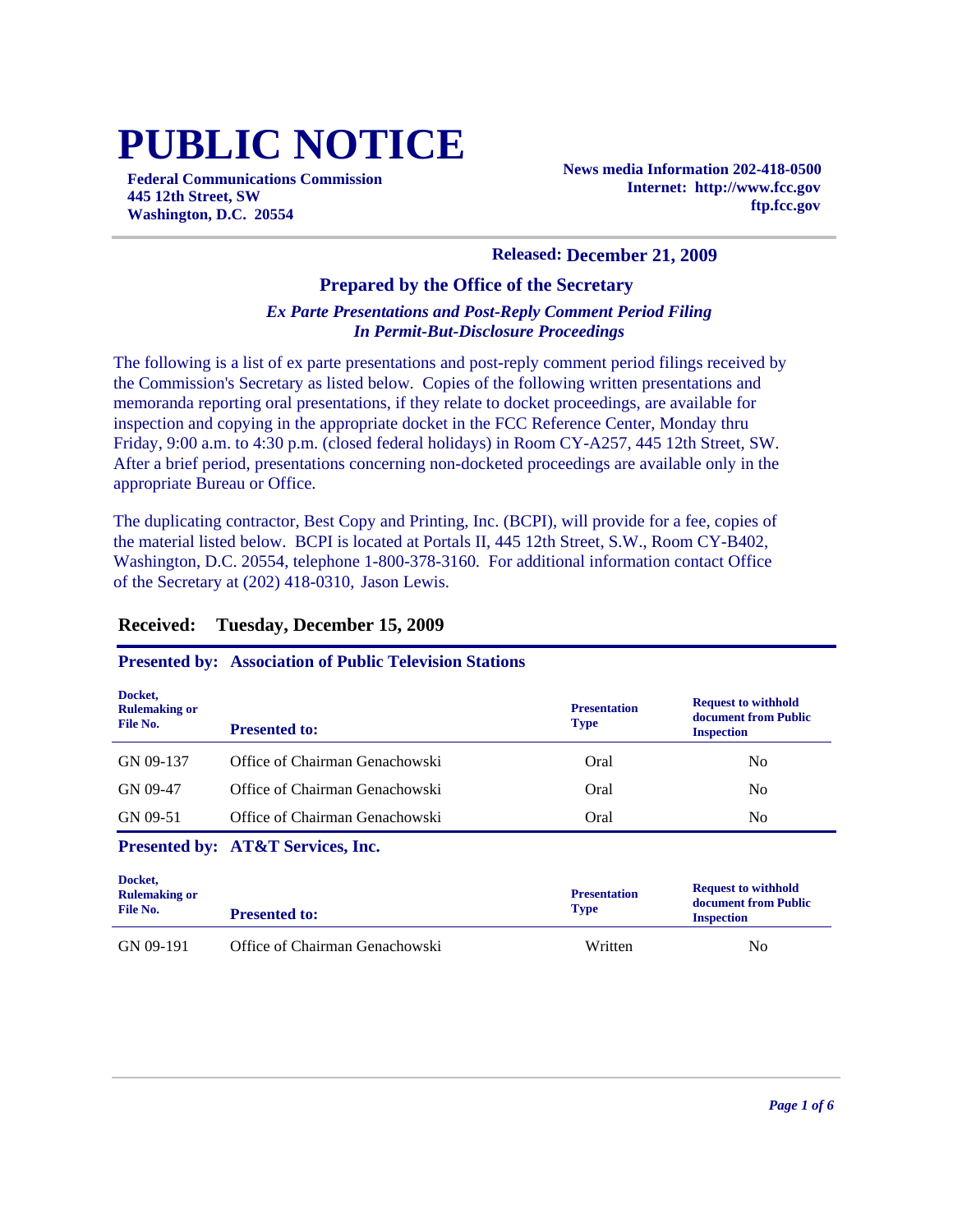|                                             | <b>Presented by: Cablevision Systems Corporation</b>                  |                                    |                                                                         |
|---------------------------------------------|-----------------------------------------------------------------------|------------------------------------|-------------------------------------------------------------------------|
| Docket,<br><b>Rulemaking or</b><br>File No. | <b>Presented to:</b>                                                  | <b>Presentation</b><br><b>Type</b> | <b>Request to withhold</b><br>document from Public<br><b>Inspection</b> |
| MB 09-68                                    | Office of the Secretary                                               | Written                            | N <sub>0</sub>                                                          |
|                                             | Presented by: CenturyLink, Inc.                                       |                                    |                                                                         |
| Docket,<br><b>Rulemaking or</b><br>File No. | <b>Presented to:</b>                                                  | <b>Presentation</b><br><b>Type</b> | <b>Request to withhold</b><br>document from Public<br><b>Inspection</b> |
| CC 96-45                                    | Wireline Competition Bureau                                           | Oral                               | N <sub>0</sub>                                                          |
| WC 05-337                                   | Wireline Competition Bureau                                           | Oral                               | No                                                                      |
|                                             | <b>Presented by: Communications Workers of America</b>                |                                    |                                                                         |
| Docket,<br><b>Rulemaking or</b><br>File No. | <b>Presented to:</b>                                                  | <b>Presentation</b><br><b>Type</b> | <b>Request to withhold</b><br>document from Public<br><b>Inspection</b> |
| WC 09-95                                    | Wireline Competition Bureau                                           | Oral                               | N <sub>0</sub>                                                          |
|                                             | <b>Presented by: Computer and Communications Industry Association</b> |                                    |                                                                         |
|                                             |                                                                       |                                    |                                                                         |
| Docket,<br><b>Rulemaking or</b><br>File No. | <b>Presented to:</b>                                                  | <b>Presentation</b><br><b>Type</b> | <b>Request to withhold</b><br>document from Public<br><b>Inspection</b> |
| GN 09-191                                   | <b>Commissioner McDowell</b>                                          | Oral                               | N <sub>0</sub>                                                          |
| WC 07-52                                    | <b>Commissioner McDowell</b>                                          | Oral                               | N <sub>0</sub>                                                          |
|                                             | Presented by: DIRECTV, Inc.                                           |                                    |                                                                         |
| Docket,<br><b>Rulemaking or</b><br>File No. | <b>Presented to:</b>                                                  | <b>Presentation</b><br><b>Type</b> | <b>Request to withhold</b><br>document from Public<br><b>Inspection</b> |
| CS 97-80                                    | Office of Chairman Genachowski                                        | Oral                               | N <sub>0</sub>                                                          |
|                                             | <b>Commissioner McDowell</b>                                          | Oral                               | N <sub>o</sub>                                                          |
|                                             | Office of Commissioner Baker                                          | Oral                               | No                                                                      |
|                                             | Media Bureau                                                          | Oral                               | No                                                                      |
|                                             | Office of Strategic Planning & Policy Analysis                        | Oral                               | N <sub>o</sub>                                                          |
| GN 09-137                                   | Office of Chairman Genachowski                                        | Oral                               | N <sub>o</sub>                                                          |
|                                             | <b>Commissioner McDowell</b>                                          | Oral                               | N <sub>o</sub>                                                          |

Media Bureau Oral No Office of Strategic Planning & Policy Analysis Oral No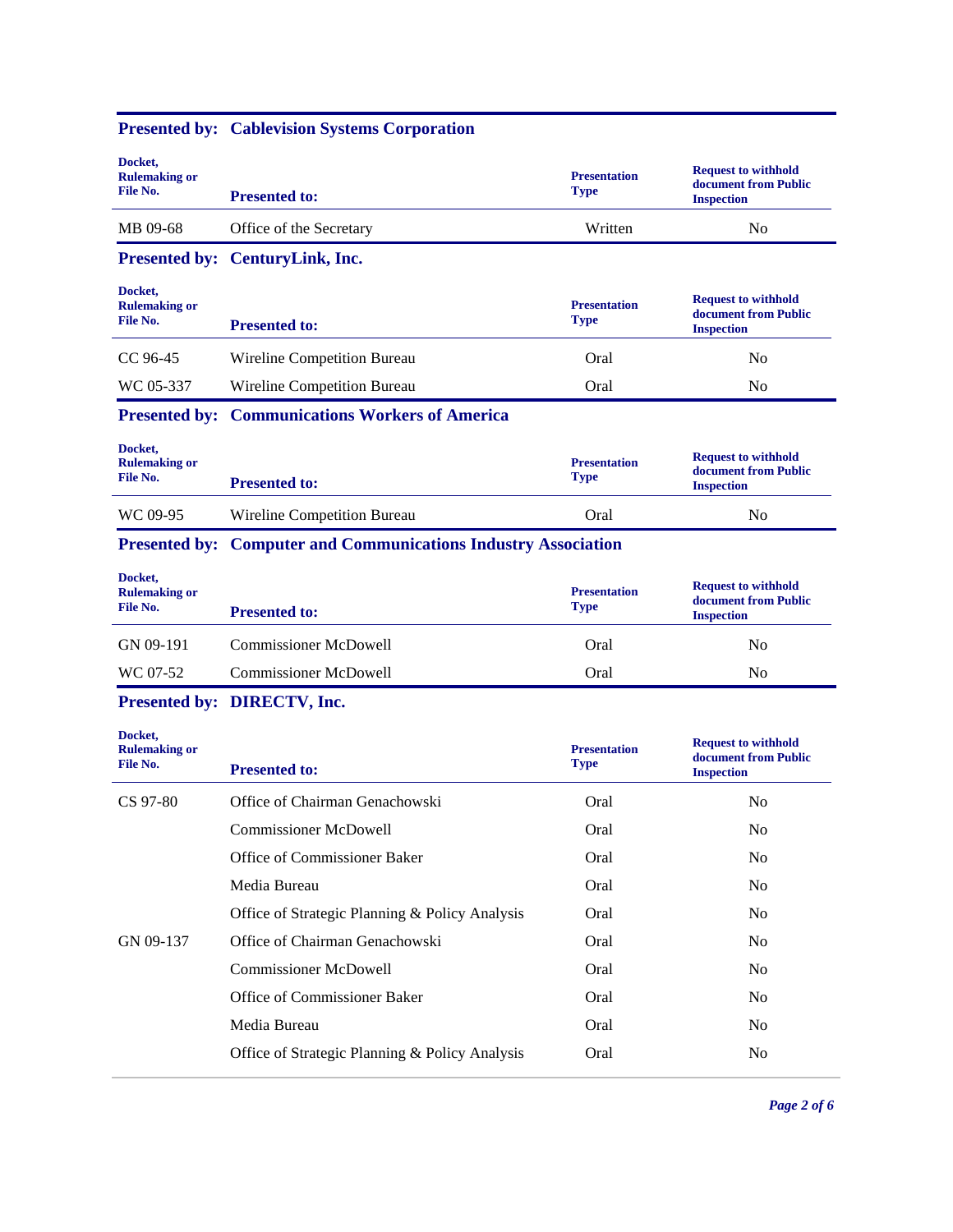| GN 09-47 | Office of Chairman Genachowski                 | Oral | N <sub>0</sub> |
|----------|------------------------------------------------|------|----------------|
|          | <b>Commissioner McDowell</b>                   | Oral | N <sub>o</sub> |
|          | Office of Commissioner Baker                   | Oral | N <sub>o</sub> |
|          | Media Bureau                                   | Oral | N <sub>o</sub> |
|          | Office of Strategic Planning & Policy Analysis | Oral | N <sub>0</sub> |
| GN 09-51 | Office of Chairman Genachowski                 | Oral | N <sub>0</sub> |
|          | <b>Commissioner McDowell</b>                   | Oral | N <sub>o</sub> |
|          | Office of Commissioner Baker                   | Oral | N <sub>o</sub> |
|          | Media Bureau                                   | Oral | N <sub>0</sub> |
|          | Office of Strategic Planning & Policy Analysis | Oral | N <sub>0</sub> |

# **Presented by: Florida Public Service Commission**

| Docket,<br><b>Rulemaking or</b><br>File No. | <b>Presented to:</b>    | <b>Presentation</b><br><b>Type</b> | <b>Request to withhold</b><br>document from Public<br><b>Inspection</b> |
|---------------------------------------------|-------------------------|------------------------------------|-------------------------------------------------------------------------|
| CC 96-45                                    | Office of the Secretary | Written                            | N <sub>0</sub>                                                          |
| GN 09-137                                   | Office of the Secretary | Written                            | N <sub>0</sub>                                                          |
| GN 09-47                                    | Office of the Secretary | Written                            | N <sub>0</sub>                                                          |
| GN 09-51                                    | Office of the Secretary | Written                            | N <sub>0</sub>                                                          |
| WC 03-109                                   | Office of the Secretary | Written                            | N <sub>0</sub>                                                          |
| WC 05-337                                   | Office of the Secretary | Written                            | N <sub>0</sub>                                                          |

# **Presented by: Free Press**

| Docket,<br><b>Rulemaking or</b><br>File No. | <b>Presented to:</b> | <b>Presentation</b><br><b>Type</b> | <b>Request to withhold</b><br>document from Public<br><b>Inspection</b> |
|---------------------------------------------|----------------------|------------------------------------|-------------------------------------------------------------------------|
| GN 09-191                                   | Chairman Genachowski | Written                            | No                                                                      |

# **Presented by: Hiawatha Broadband Communications, Inc.**

| Docket,<br><b>Rulemaking or</b><br>File No. | <b>Presented to:</b>    | <b>Presentation</b><br><b>Type</b> | <b>Request to withhold</b><br>document from Public<br><b>Inspection</b> |
|---------------------------------------------|-------------------------|------------------------------------|-------------------------------------------------------------------------|
| GN 09-137                                   | Office of the Secretary | Written                            | N <sub>0</sub>                                                          |
| GN 09-47                                    | Office of the Secretary | Written                            | N <sub>0</sub>                                                          |
| GN 09-51                                    | Office of the Secretary | Written                            | N <sub>0</sub>                                                          |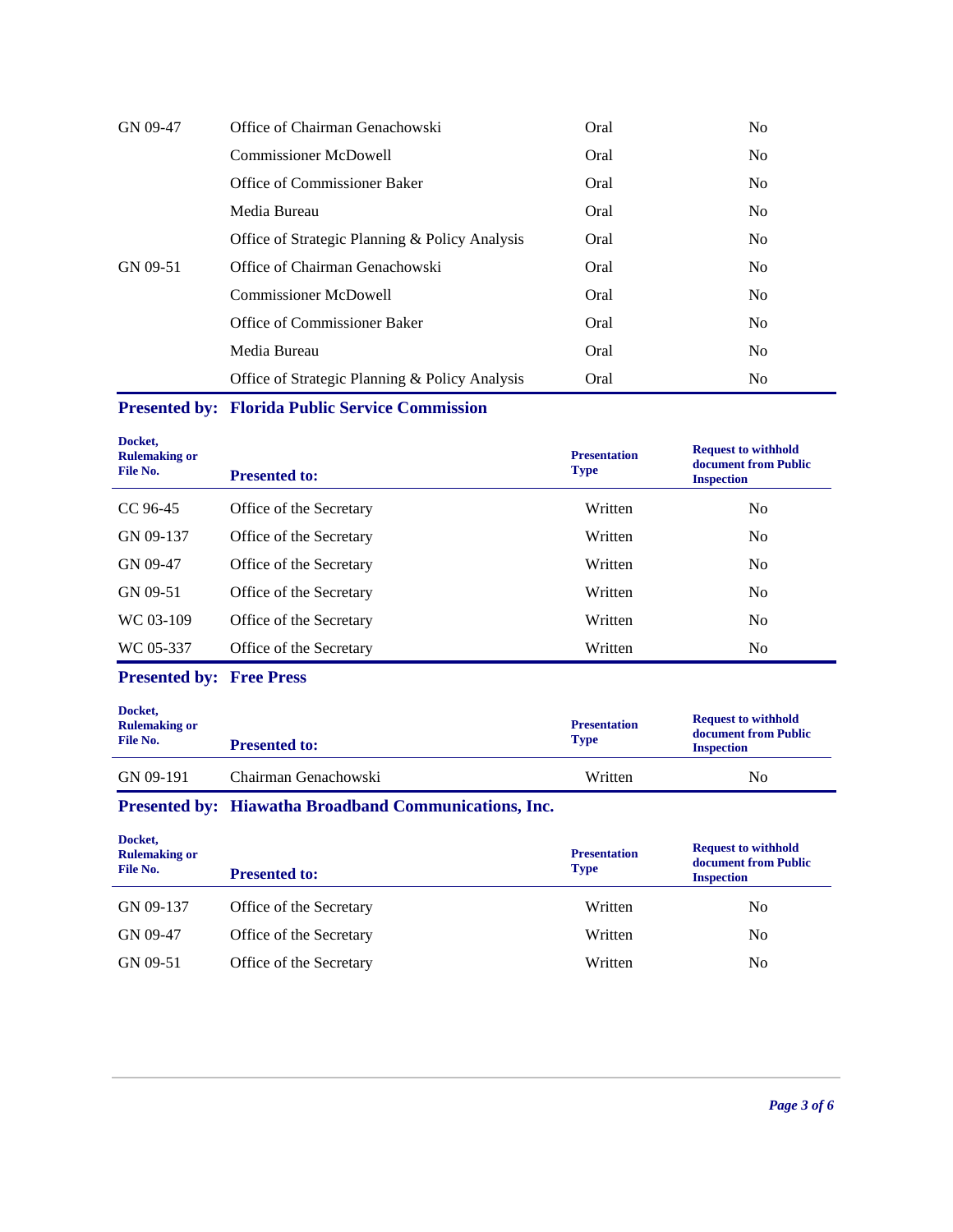| Docket,<br><b>Rulemaking or</b><br>File No. | <b>Presented to:</b> | <b>Presentation</b><br><b>Type</b> | <b>Request to withhold</b><br>document from Public<br><b>Inspection</b> |
|---------------------------------------------|----------------------|------------------------------------|-------------------------------------------------------------------------|
| MB 07-57                                    | Media Bureau         | Oral                               | No                                                                      |

#### **Presented by: Howard University**

**Presented by: Masaru Fujino (Embassy of Japan)**

| Docket,<br><b>Rulemaking or</b><br>File No. | <b>Presented to:</b>                           | <b>Presentation</b><br><b>Type</b> | <b>Request to withhold</b><br>document from Public<br><b>Inspection</b> |
|---------------------------------------------|------------------------------------------------|------------------------------------|-------------------------------------------------------------------------|
| GN 09-137                                   | Office of Engineering and Technology           | Oral                               | N <sub>0</sub>                                                          |
|                                             | Office of Strategic Planning & Policy Analysis | Oral                               | N <sub>0</sub>                                                          |
| GN 09-47                                    | Office of Engineering and Technology           | Oral                               | N <sub>0</sub>                                                          |
|                                             | Office of Strategic Planning & Policy Analysis | Oral                               | N <sub>0</sub>                                                          |
| GN 09-51                                    | Office of Engineering and Technology           | Oral                               | N <sub>0</sub>                                                          |
|                                             | Office of Strategic Planning & Policy Analysis | Oral                               | N <sub>0</sub>                                                          |

# **Presented by: Microsoft Corporation**

| Docket,<br><b>Rulemaking or</b><br>File No. | <b>Presented to:</b>                           | <b>Presentation</b><br><b>Type</b> | <b>Request to withhold</b><br>document from Public<br><b>Inspection</b> |
|---------------------------------------------|------------------------------------------------|------------------------------------|-------------------------------------------------------------------------|
| GN 09-137                                   | Office of Strategic Planning & Policy Analysis | Oral                               | No                                                                      |
| GN 09-47                                    | Office of Strategic Planning & Policy Analysis | Oral                               | N <sub>0</sub>                                                          |
| GN 09-51                                    | Office of Strategic Planning & Policy Analysis | Oral                               | No                                                                      |

# **Presented by: National Association of Telecommunications Officers and Advisors**

| WT 08-165<br>Wireless Telecommunications Bureau<br>Oral<br>No | Docket,<br><b>Rulemaking or</b><br>File No.<br><b>Presented to:</b> |  | <b>Presentation</b><br><b>Type</b> | <b>Request to withhold</b><br>document from Public<br><b>Inspection</b> |  |
|---------------------------------------------------------------|---------------------------------------------------------------------|--|------------------------------------|-------------------------------------------------------------------------|--|
|                                                               |                                                                     |  |                                    |                                                                         |  |

#### **Presented by: National Rural Electric Cooperative Association**

| Docket,<br><b>Rulemaking or</b><br>File No. | <b>Presented to:</b>                           | <b>Presentation</b><br><b>Type</b> | <b>Request to withhold</b><br>document from Public<br><b>Inspection</b> |
|---------------------------------------------|------------------------------------------------|------------------------------------|-------------------------------------------------------------------------|
| GN 09-51                                    | Office of Strategic Planning & Policy Analysis | Written                            | No                                                                      |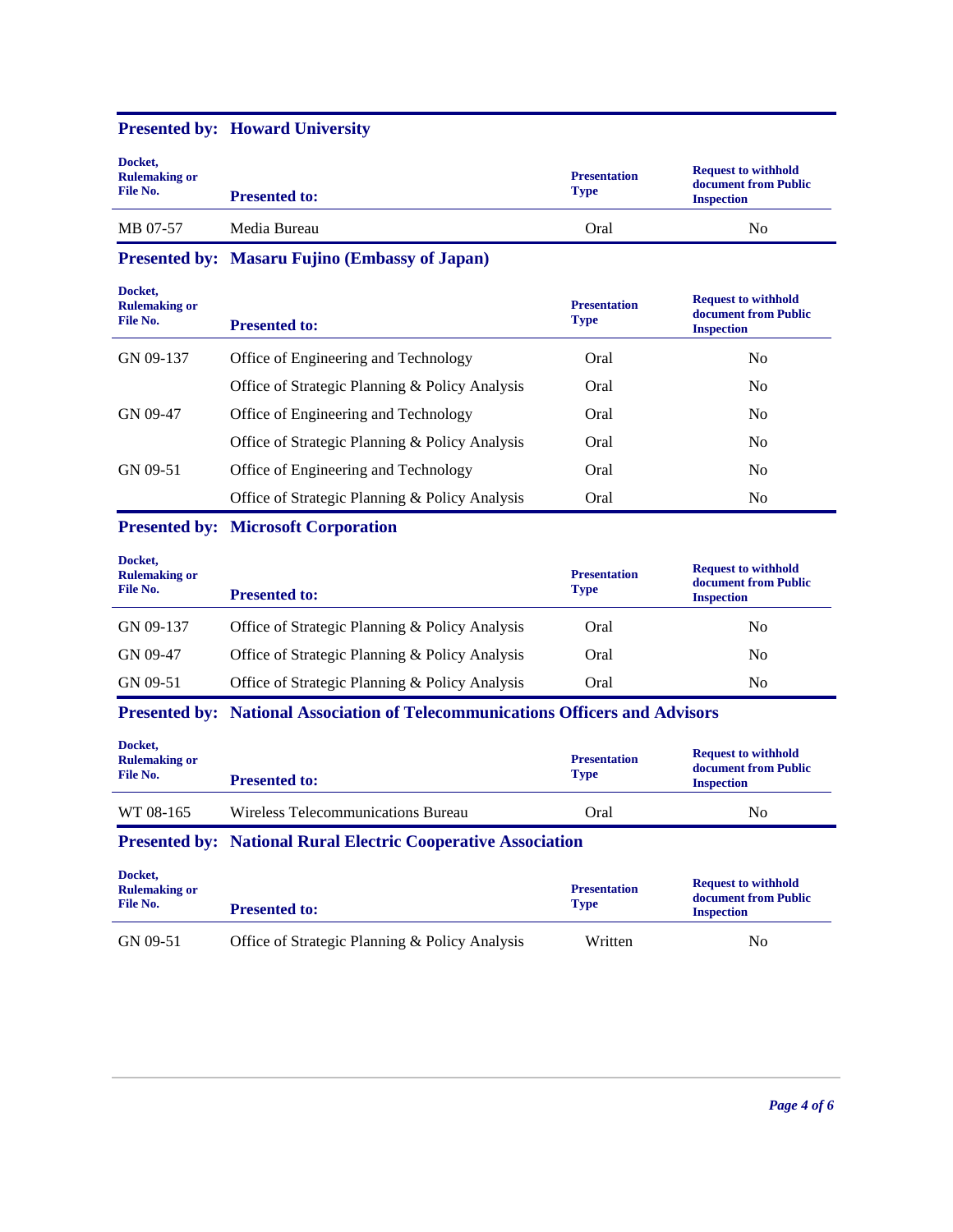| Docket,<br><b>Rulemaking or</b><br>File No. | <b>Presented to:</b> | <b>Presentation</b><br><b>Type</b> | <b>Request to withhold</b><br>document from Public<br><b>Inspection</b> |
|---------------------------------------------|----------------------|------------------------------------|-------------------------------------------------------------------------|
| MB 07-269                                   | Media Bureau         | Oral                               | No                                                                      |

# **Presented by: National Telecommunications Cooperative Association**

**Presented by: Public Safety Spectrum Trust Corporation**

| Docket,<br><b>Rulemaking or</b><br>File No. | <b>Presented to:</b> | <b>Presentation</b><br><b>Type</b> | <b>Request to withhold</b><br>document from Public<br><b>Inspection</b> |
|---------------------------------------------|----------------------|------------------------------------|-------------------------------------------------------------------------|
| PS 06-229                                   | Chairman Genachowski | Written                            | No                                                                      |
| WT 06-150                                   | Chairman Genachowski | Written                            | No                                                                      |

# **Presented by: Sprint Nextel Corporation**

| Docket,<br><b>Rulemaking or</b><br>File No. | <b>Presented to:</b>            | <b>Presentation</b><br><b>Type</b> | <b>Request to withhold</b><br>document from Public<br><b>Inspection</b> |
|---------------------------------------------|---------------------------------|------------------------------------|-------------------------------------------------------------------------|
| ET 00-258                                   | Office of Commissioner McDowell | Oral                               | N <sub>o</sub>                                                          |
| ET 02-380                                   | Office of Commissioner McDowell | Oral                               | N <sub>0</sub>                                                          |
| ET 04-186                                   | Office of Commissioner McDowell | Oral                               | N <sub>0</sub>                                                          |
| ET 95-18                                    | Office of Commissioner McDowell | Oral                               | N <sub>0</sub>                                                          |
| GN 09-157                                   | Office of Commissioner McDowell | Oral                               | N <sub>o</sub>                                                          |
| GN 09-51                                    | Office of Commissioner McDowell | Oral                               | N <sub>o</sub>                                                          |
| GN 90-357                                   | Office of Commissioner McDowell | Oral                               | N <sub>o</sub>                                                          |
| IB 05-220                                   | Office of Commissioner McDowell | Oral                               | N <sub>o</sub>                                                          |
| IB 05-221                                   | Office of Commissioner McDowell | Oral                               | N <sub>0</sub>                                                          |
| IB 95-91                                    | Office of Commissioner McDowell | Oral                               | N <sub>o</sub>                                                          |
| WC 02-353                                   | Office of Commissioner McDowell | Oral                               | N <sub>o</sub>                                                          |
| WC 05-25                                    | Office of Commissioner McDowell | Oral                               | N <sub>0</sub>                                                          |
| WT 02-55                                    | Office of Commissioner McDowell | Oral                               | N <sub>0</sub>                                                          |
| WT 04-356                                   | Office of Commissioner McDowell | Oral                               | N <sub>0</sub>                                                          |
| WT 07-121                                   | Office of Commissioner McDowell | Oral                               | N <sub>0</sub>                                                          |
| WT 07-195                                   | Office of Commissioner McDowell | Oral                               | N <sub>0</sub>                                                          |
| WT 07-293                                   | Office of Commissioner McDowell | Oral                               | N <sub>o</sub>                                                          |
| WT 09-66                                    | Office of Commissioner McDowell | Oral                               | N <sub>o</sub>                                                          |